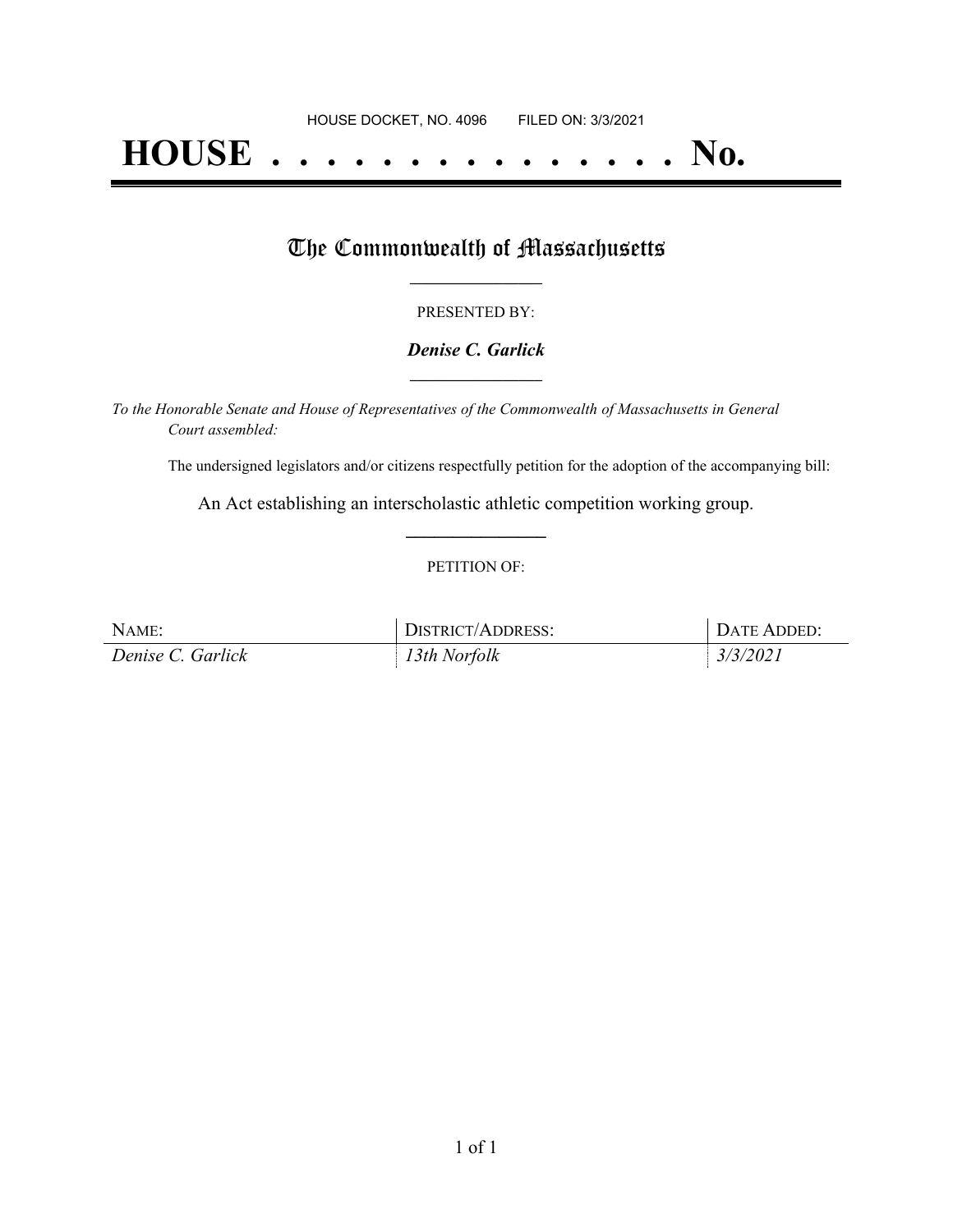## **HOUSE . . . . . . . . . . . . . . . No.**

By Ms. Garlick of Needham, a petition (subject to Joint Rule 12) of Denise C. Garlick relative to establishing an interscholastic athletic competition working group. Education.

### [SIMILAR MATTER FILED IN PREVIOUS SESSION SEE HOUSE, NO. *464* OF 2019-2020.]

### The Commonwealth of Massachusetts

**In the One Hundred and Ninety-Second General Court (2021-2022) \_\_\_\_\_\_\_\_\_\_\_\_\_\_\_**

**\_\_\_\_\_\_\_\_\_\_\_\_\_\_\_**

An Act establishing an interscholastic athletic competition working group.

Be it enacted by the Senate and House of Representatives in General Court assembled, and by the authority *of the same, as follows:*

 SECTION 1. There shall be a working group on matters related to interscholastic athletic competitions, hereinafter referred to as the group. The group shall include: the Commissioner of Elementary and Secondary Education or a designee; the President of the Massachusetts Interscholastic Athletic Association or a designee; the President of the Massachusetts Secondary School Administrators' Association or a designee; the Executive Director of the Massachusetts Association of School Superintendents or a designee; the Executive Director of the Massachusetts Association of School Committees or a designee; and two athletic directors to be chosen by the Executive Director of the Massachusetts Secondary Schools Athletic Directors Association, one of whom shall come from a school district larger than 6,000 students, and one of whom shall come from a school district smaller than 6,000 students.